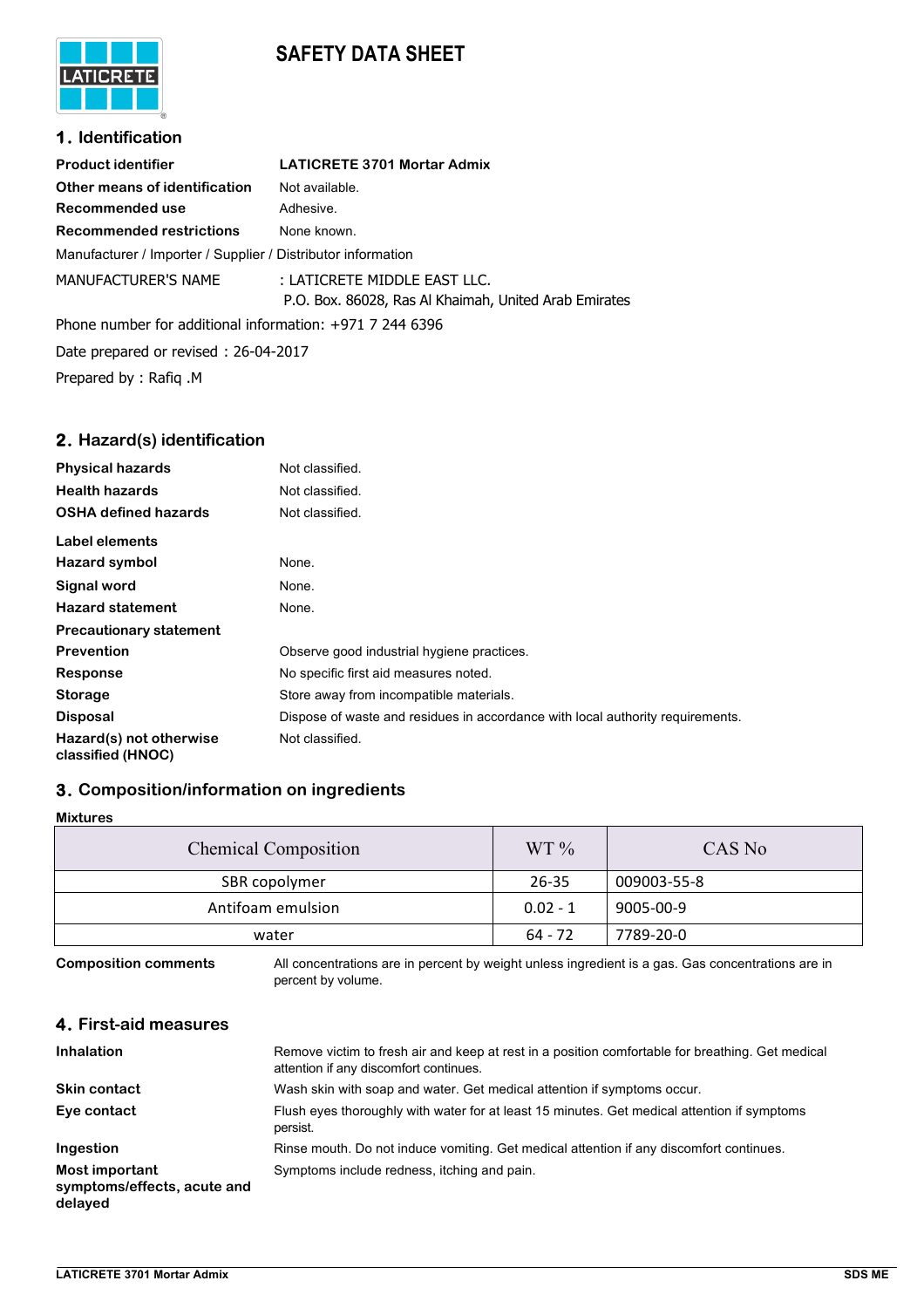| Indication of immediate<br>medical attention and special<br>treatment needed | Treat symptomatically.                                                                                                                                                                                                                            |
|------------------------------------------------------------------------------|---------------------------------------------------------------------------------------------------------------------------------------------------------------------------------------------------------------------------------------------------|
| <b>General information</b>                                                   | Ensure that medical personnel are aware of the material(s) involved, and take precautions to<br>protect themselves.                                                                                                                               |
| 5. Fire-fighting measures                                                    |                                                                                                                                                                                                                                                   |
| Suitable extinguishing media                                                 | Alcohol resistant foam. Water fog. Dry chemical powder. Carbon dioxide (CO2).                                                                                                                                                                     |
| Unsuitable extinguishing<br>media                                            | Do not use water jet as an extinguisher, as this will spread the fire.                                                                                                                                                                            |
| Specific hazards arising from<br>the chemical                                | During fire, gases hazardous to health may be formed.                                                                                                                                                                                             |
| Special protective equipment<br>and precautions for firefighters             | Self-contained breathing apparatus and full protective clothing must be worn in case of fire.                                                                                                                                                     |
| <b>Fire-fighting</b><br>equipment/instructions                               | In case of fire and/or explosion do not breathe fumes. Move containers from fire area if you can do so<br>without risk. Use water spray to cool unopened containers.                                                                              |
| 6. Accidental release measures                                               |                                                                                                                                                                                                                                                   |
| Personal precautions,<br>protective equipment and<br>emergency procedures    | Wear appropriate protective equipment and clothing during clean-up. Ensure adequate ventilation.<br>Local authorities should be advised if significant spillages cannot be contained.                                                             |
| <b>Methods and materials for</b><br>containment and cleaning up              | Large Spills: Stop the flow of material, if this is without risk. Dike the spilled material, where this is<br>possible. Absorb in vermiculite, dry sand or earth and place into containers. Following product recovery,<br>flush area with water. |
|                                                                              | Small Spills: Wipe up with absorbent material (e.g. cloth, fleece). Clean surface thoroughly to<br>remove residual contamination.                                                                                                                 |
|                                                                              | Never return spills in original containers for re-use. For waste disposal, see Section 13 of the SDS.                                                                                                                                             |
| <b>Environmental precautions</b>                                             | Environmental manager must be informed of all major releases.                                                                                                                                                                                     |
| 7. Handling and storage                                                      |                                                                                                                                                                                                                                                   |
| <b>Precautions for safe handling</b>                                         | Do not breathe mist or vapor. Do not get in eyes, on skin, on clothing. Use with adequate<br>ventilation. Wear appropriate personal protective equipment. Observe good industrial hygiene<br>practices.                                           |
| Conditions for safe storage,<br>including any incompatibilities              | Keep container tightly closed. Store in a cool and well-ventilated place.                                                                                                                                                                         |
| 8. Exposure controls/personal protection                                     |                                                                                                                                                                                                                                                   |
| Occupational exposure limits                                                 | No exposure limits noted for ingredient(s).                                                                                                                                                                                                       |
| <b>Biological limit values</b>                                               | No biological exposure limits noted for the ingredient(s).                                                                                                                                                                                        |
| Appropriate engineering<br>controls                                          | Provide adequate ventilation and minimize the risk of inhalation of vapors.                                                                                                                                                                       |
|                                                                              | Individual protection measures, such as personal protective equipment                                                                                                                                                                             |
| Eye/face protection                                                          | Risk of contact: Wear protective gloves and goggles/face shield.                                                                                                                                                                                  |
| <b>Skin protection</b>                                                       |                                                                                                                                                                                                                                                   |
| <b>Hand protection</b>                                                       | Wear appropriate chemical resistant gloves.                                                                                                                                                                                                       |
| <b>Other</b>                                                                 | Wear appropriate chemical resistant clothing.                                                                                                                                                                                                     |
| <b>Respiratory protection</b>                                                | In case of insufficient ventilation, wear suitable respiratory equipment.                                                                                                                                                                         |
| <b>Thermal hazards</b>                                                       | Wear appropriate thermal protective clothing, when necessary.                                                                                                                                                                                     |
| <b>General hygiene</b><br>considerations                                     | Always observe good personal hygiene measures, such as washing after handling the material<br>and before eating, drinking, and/or smoking. Routinely wash work clothing and protective<br>equipment to remove contaminants.                       |

## **9. Physical and chemical properties**

| Appearance            |                |
|-----------------------|----------------|
| <b>Physical state</b> | Liquid.        |
| Form                  | Liquid.        |
| Color                 | White          |
| Odor                  | Slight.        |
| Odor threshold        | Not available. |
| pH                    | $9 - 11$       |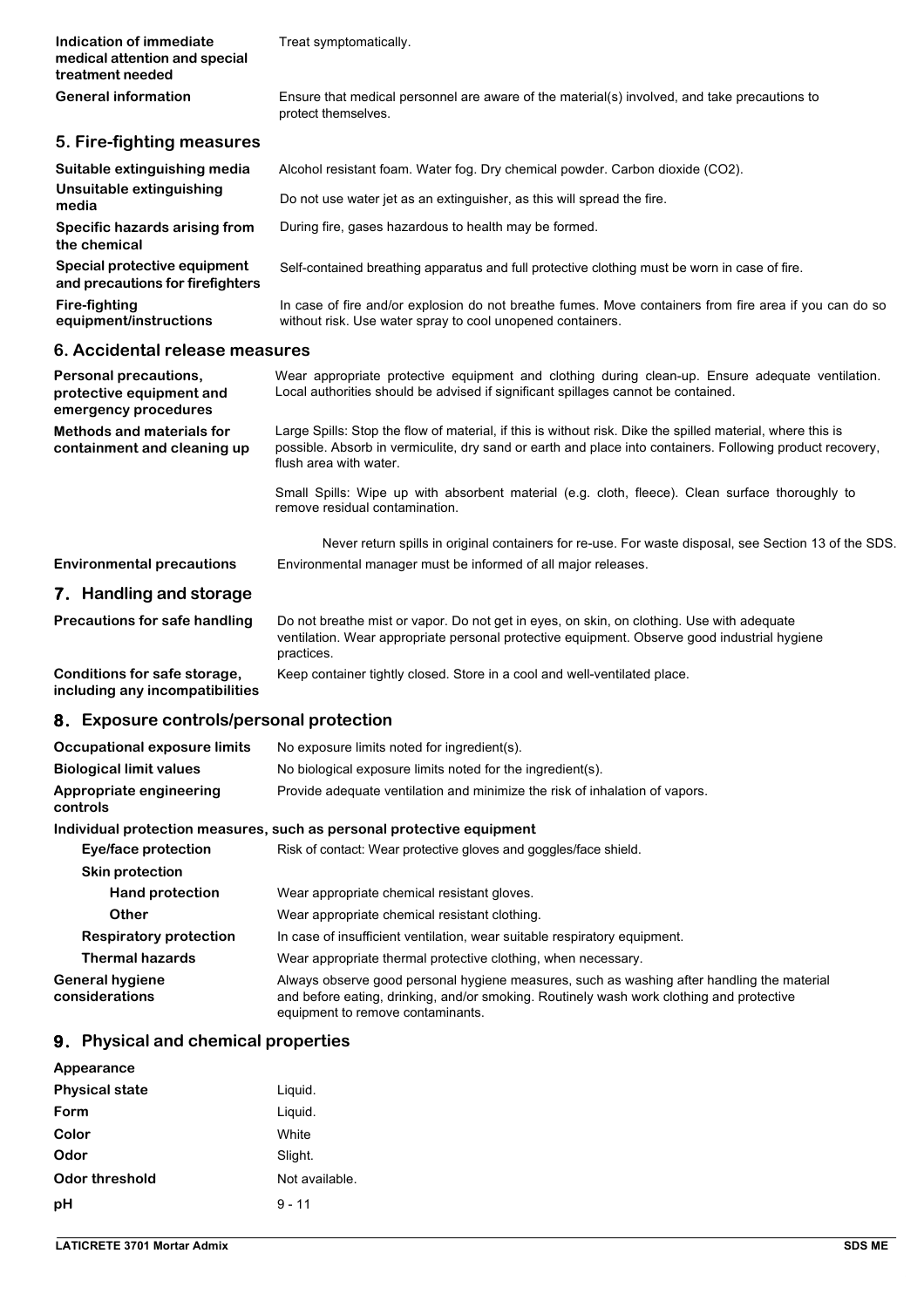| Melting point/freezing point                               | 32 °F (0 °C)      |
|------------------------------------------------------------|-------------------|
| Initial boiling point and boiling 212 °F (100 °C)<br>range |                   |
| <b>Flash point</b>                                         | Not available.    |
| <b>Evaporation rate</b>                                    | Not available.    |
| Flammability (solid, gas)                                  | Not available.    |
| Upper/lower flammability or explosive limits               |                   |
| <b>Flammability limit - lower</b><br>(%)                   | Not available.    |
| <b>Flammability limit - upper</b><br>( %)                  | Not available.    |
| Explosive limit - lower (%)                                | Not available.    |
| Explosive limit - upper $(\%)$                             | Not available.    |
| Vapor pressure                                             | Not available.    |
| Vapor density                                              | Not available.    |
| <b>Relative density</b>                                    | 0.99              |
| Solubility(ies)                                            | Soluble in water. |
| <b>Partition coefficient</b><br>(n-octanol/water)          | Not available.    |
| <b>Auto-ignition temperature</b>                           | Not available.    |
| <b>Decomposition temperature</b>                           | Not available.    |
| <b>Viscosity</b>                                           | Not available.    |

## **10. Stability and reactivity**

| Reactivity                                   | The product is stable and non reactive under normal conditions of use, storage and transport. |
|----------------------------------------------|-----------------------------------------------------------------------------------------------|
| <b>Chemical stability</b>                    | Material is stable under normal conditions.                                                   |
| <b>Possibility of hazardous</b><br>reactions | No dangerous reaction known under conditions of normal use.                                   |
| <b>Conditions to avoid</b>                   | Heat, flames and sparks.                                                                      |
| Incompatible materials                       | Oxidizing agents.                                                                             |
| <b>Hazardous decomposition</b><br>products   | Carbon dioxide (CO2). Carbon monoxide.                                                        |

# **11. Toxicological information**

## **Information on likely routes of exposure**

| Ingestion                                                                          | May cause discomfort if swallowed.                                                                                  |
|------------------------------------------------------------------------------------|---------------------------------------------------------------------------------------------------------------------|
| <b>Inhalation</b>                                                                  | In high concentrations, vapors may be irritating to the respiratory system.                                         |
| <b>Skin contact</b>                                                                | May cause skin irritation.                                                                                          |
| Eye contact                                                                        | May cause eye irritation.                                                                                           |
| Symptoms related to the<br>physical, chemical and<br>toxicological characteristics | Symptoms include redness, itching and pain.                                                                         |
| Information on toxicological effects                                               |                                                                                                                     |
| <b>Acute toxicity</b>                                                              | May cause discomfort if swallowed.                                                                                  |
| <b>Skin corrosion/irritation</b>                                                   | May cause skin irritation on prolonged or repeated contact.                                                         |
| Serious eye damage/eye<br>irritation                                               | May cause eye irritation on direct contact.                                                                         |
| <b>Respiratory sensitization</b>                                                   | No data available.                                                                                                  |
| <b>Skin sensitization</b>                                                          | Not a skin sensitizer.                                                                                              |
| Germ cell mutagenicity                                                             | No data available to indicate product or any components present at greater than 0.1% are<br>mutagenic or genotoxic. |
| Carcinogenicity                                                                    | This product is not considered to be a carcinogen by IARC, ACGIH, NTP, or OSHA.                                     |
| <b>Reproductive toxicity</b>                                                       | No data available.                                                                                                  |
| Specific target organ toxicity -<br>single exposure                                | No data available.                                                                                                  |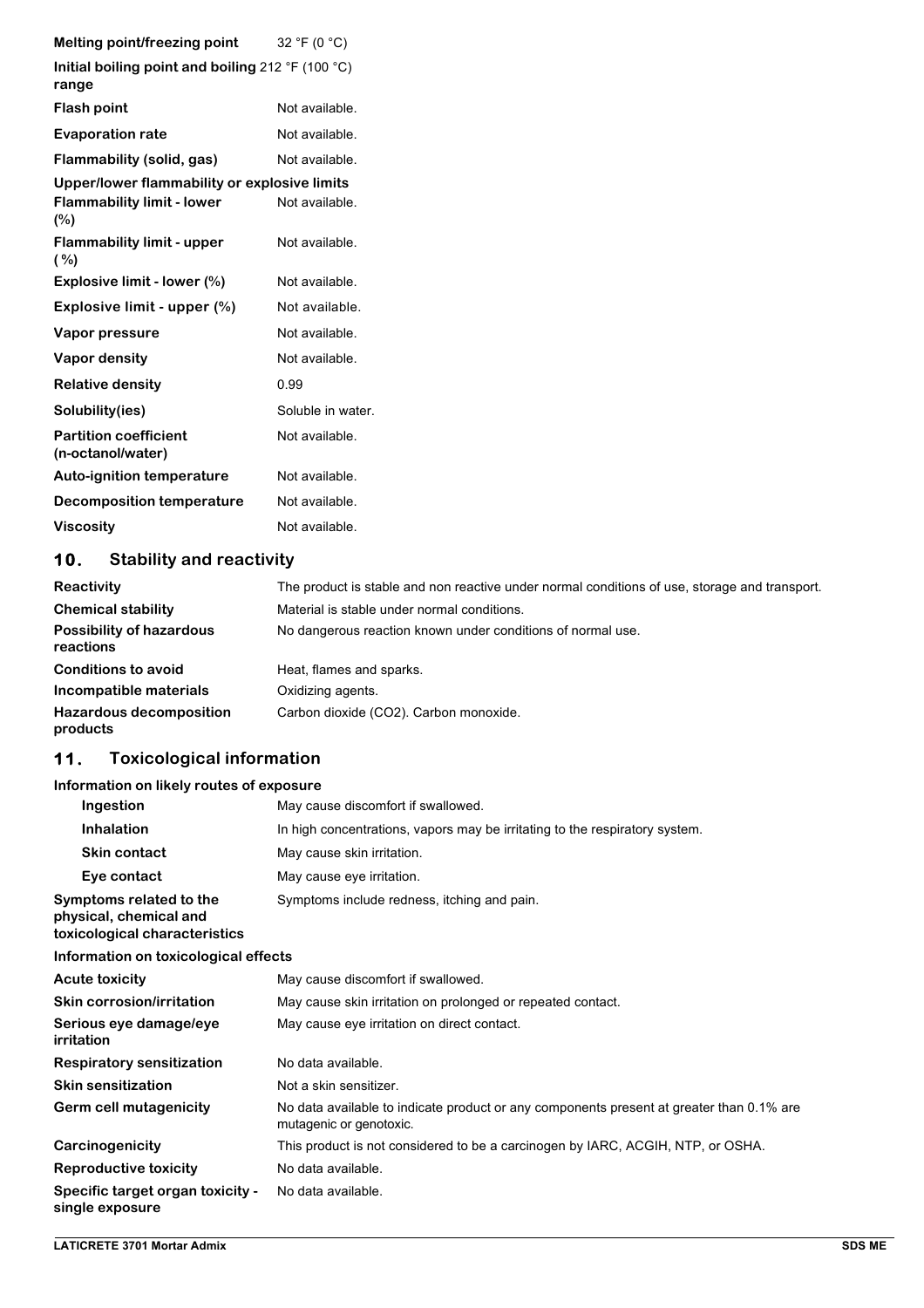| Specific target organ toxicity -<br>repeated exposure | No data available. |
|-------------------------------------------------------|--------------------|
| <b>Aspiration hazard</b>                              | Not classified.    |
| <b>Chronic effects</b>                                | No data available. |

## **12. Ecological information**

| Ecotoxicity                      | The product is not classified as environmentally hazardous. However, this does not exclude the<br>possibility that large or frequent spills can have a harmful or damaging effect on the environment. |
|----------------------------------|-------------------------------------------------------------------------------------------------------------------------------------------------------------------------------------------------------|
| Persistence and degradability    | No data is available on the degradability of this product.                                                                                                                                            |
| <b>Bioaccumulative potential</b> | No data available for this product.                                                                                                                                                                   |
| Mobility in soil                 | The product is soluble in water.                                                                                                                                                                      |
| Other adverse effects            | No other adverse environmental effects (e.g. ozone depletion, photochemical ozone creation<br>potential, endocrine disruption, global warming potential) are expected from this component.            |

### **13. Disposal considerations**

| <b>Disposal instructions</b>             | Collect and reclaim or dispose in sealed containers at licensed waste disposal site. Dispose of<br>contents/container in accordance with local/regional/national/international regulations.                      |
|------------------------------------------|------------------------------------------------------------------------------------------------------------------------------------------------------------------------------------------------------------------|
| Hazardous waste code                     | The waste code should be assigned in discussion between the user, the producer and the waste<br>disposal company.                                                                                                |
| Waste from residues / unused<br>products | Dispose of in accordance with local regulations.                                                                                                                                                                 |
| Contaminated packaging                   | Empty containers should be taken to an approved waste handling site for recycling or disposal.<br>Since emptied containers may retain product residue, follow label warnings even after container is<br>emptied. |

## **14. Transport information**

#### **DOT**

Not regulated as a hazardous material by DOT.

#### **IATA**

Not regulated as a dangerous good.

#### **IMDG**

Not regulated as a dangerous good.

**Transport in bulk according to** This substance/mixture is not intended to be transported in bulk. **Annex II of MARPOL 73/78 and the IBC Code**

### **15. Regulatory information**

**US federal regulations** This product is not known to be a "Hazardous Chemical" as defined by the OSHA Hazard Communication Standard, 29 CFR 1910.1200.

#### **TSCA Section 12(b) Export Notification (40 CFR 707, Subpt. D)**

Not regulated.

**US. OSHA Specifically Regulated Substances (29 CFR 1910.1001-1050)**

Not listed.

**CERCLA Hazardous Substance List (40 CFR 302.4)**

Not listed.

**Superfund Amendments and Reauthorization Act of 1986 (SARA)**

**Hazard categories** Immediate Hazard - No Delayed Hazard - No Fire Hazard - No Pressure Hazard - No Reactivity Hazard - No

**SARA 302 Extremely** No

**hazardous substance**

**SARA 311/312 Hazardous** No **chemical**

**SARA 313 (TRI reporting)**  Not regulated.

## **Other federal regulations**

**Clean Air Act (CAA) Section 112 Hazardous Air Pollutants (HAPs) List** Not regulated.